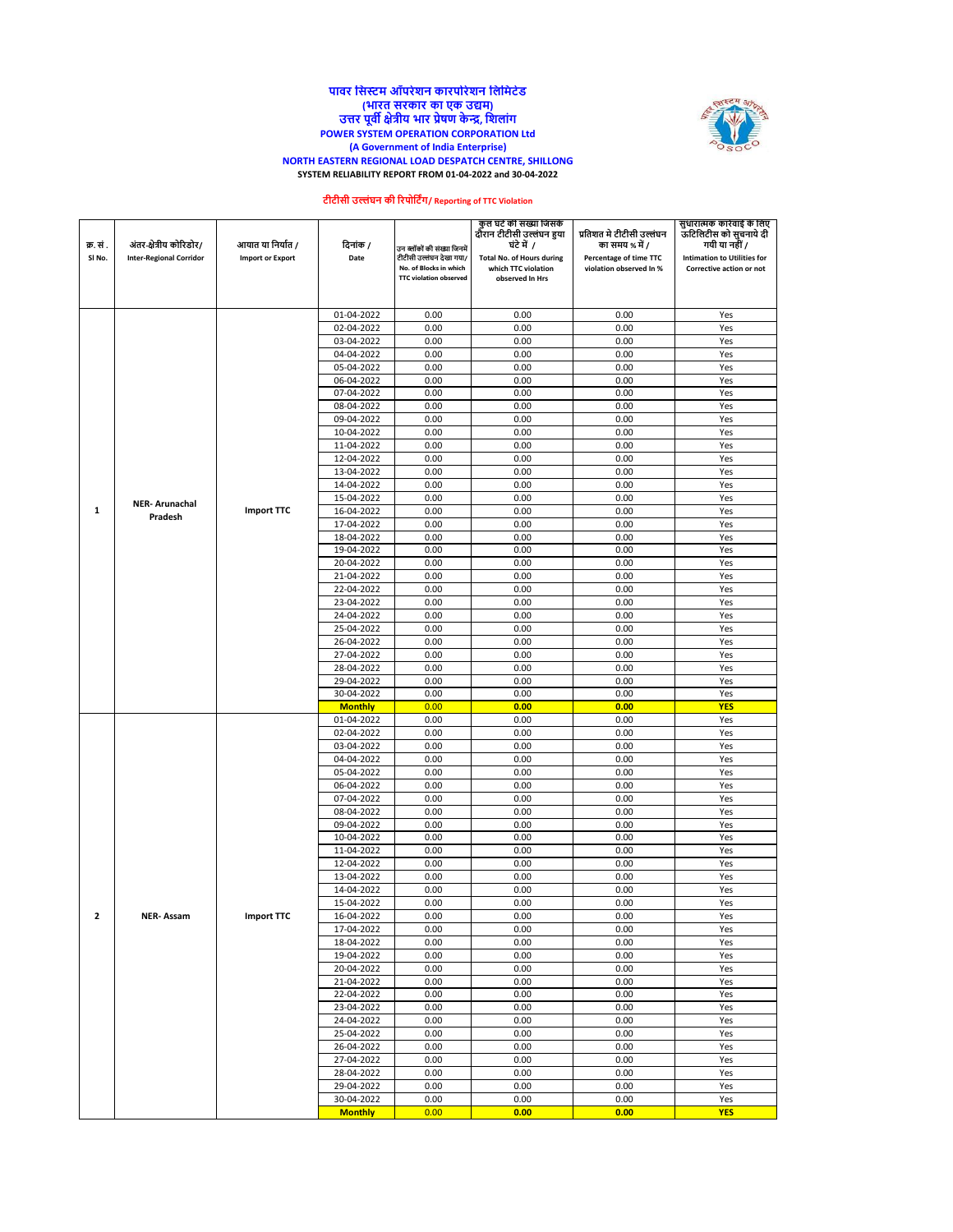|                |                      |                   | 01-04-2022     | 0.00 | 0.00 | 0.00 | Yes        |
|----------------|----------------------|-------------------|----------------|------|------|------|------------|
|                |                      |                   | 02-04-2022     | 0.00 | 0.00 | 0.00 | Yes        |
|                |                      |                   | 03-04-2022     | 0.00 | 0.00 | 0.00 | Yes        |
|                |                      |                   | 04-04-2022     | 0.00 | 0.00 | 0.00 | Yes        |
|                |                      |                   | 05-04-2022     | 0.00 | 0.00 | 0.00 | Yes        |
|                |                      |                   |                |      |      |      |            |
|                |                      |                   | 06-04-2022     | 0.00 | 0.00 | 0.00 | Yes        |
|                |                      |                   | 07-04-2022     | 0.00 | 0.00 | 0.00 | Yes        |
|                |                      |                   | 08-04-2022     | 0.00 | 0.00 | 0.00 | Yes        |
|                |                      |                   | 09-04-2022     | 0.00 | 0.00 | 0.00 | Yes        |
|                |                      | 10-04-2022        | 0.00           | 0.00 | 0.00 | Yes  |            |
|                |                      |                   |                |      |      |      |            |
|                |                      |                   | 11-04-2022     | 0.00 | 0.00 | 0.00 | Yes        |
|                |                      |                   | 12-04-2022     | 0.00 | 0.00 | 0.00 | Yes        |
|                |                      |                   | 13-04-2022     | 0.00 | 0.00 | 0.00 | Yes        |
|                |                      |                   | 14-04-2022     | 0.00 | 0.00 | 0.00 | Yes        |
|                |                      |                   | 15-04-2022     | 0.00 | 0.00 | 0.00 | Yes        |
| 3              | <b>NER-Manipur</b>   | <b>Import TTC</b> | 16-04-2022     | 0.00 | 0.00 | 0.00 | Yes        |
|                |                      |                   | 17-04-2022     | 0.00 | 0.00 | 0.00 | Yes        |
|                |                      |                   |                |      |      |      |            |
|                |                      |                   | 18-04-2022     | 0.00 | 0.00 | 0.00 | Yes        |
|                |                      |                   | 19-04-2022     | 0.00 | 0.00 | 0.00 | Yes        |
|                |                      |                   | 20-04-2022     | 0.00 | 0.00 | 0.00 | Yes        |
|                |                      |                   | 21-04-2022     | 0.00 | 0.00 | 0.00 | Yes        |
|                |                      |                   | 22-04-2022     | 0.00 | 0.00 | 0.00 | Yes        |
|                |                      |                   |                |      |      |      |            |
|                |                      |                   | 23-04-2022     | 0.00 | 0.00 | 0.00 | Yes        |
|                |                      |                   | 24-04-2022     | 0.00 | 0.00 | 0.00 | Yes        |
|                |                      |                   | 25-04-2022     | 0.00 | 0.00 | 0.00 | Yes        |
|                |                      |                   | 26-04-2022     | 0.00 | 0.00 | 0.00 | Yes        |
|                |                      |                   | 27-04-2022     | 0.00 | 0.00 | 0.00 | Yes        |
|                |                      |                   | 28-04-2022     | 0.00 | 0.00 | 0.00 | Yes        |
|                |                      |                   | 29-04-2022     | 0.00 | 0.00 | 0.00 | Yes        |
|                |                      |                   |                |      |      |      |            |
|                |                      |                   | 30-04-2022     | 0.00 | 0.00 | 0.00 | Yes        |
|                |                      |                   | <b>Monthly</b> | 0.00 | 0.00 | 0.00 | <b>YES</b> |
|                |                      |                   | 01-04-2022     | 0.00 | 0.00 | 0.00 | Yes        |
|                |                      |                   | 02-04-2022     | 0.00 | 0.00 | 0.00 | Yes        |
|                |                      |                   | 03-04-2022     | 0.00 | 0.00 | 0.00 | Yes        |
|                |                      |                   | 04-04-2022     | 0.00 | 0.00 | 0.00 | Yes        |
|                |                      |                   |                |      |      |      |            |
|                |                      |                   | 05-04-2022     | 0.00 | 0.00 | 0.00 | Yes        |
|                |                      |                   | 06-04-2022     | 0.00 | 0.00 | 0.00 | Yes        |
|                |                      |                   | 07-04-2022     | 0.00 | 0.00 | 0.00 | Yes        |
|                |                      |                   | 08-04-2022     | 0.00 | 0.00 | 0.00 | Yes        |
|                |                      |                   | 09-04-2022     | 0.00 | 0.00 | 0.00 | Yes        |
|                |                      |                   | 10-04-2022     | 0.00 | 0.00 | 0.00 | Yes        |
|                |                      |                   |                |      |      |      |            |
|                |                      |                   | 11-04-2022     | 0.00 | 0.00 | 0.00 | Yes        |
|                |                      |                   | 12-04-2022     | 0.00 | 0.00 | 0.00 | Yes        |
|                |                      |                   | 13-04-2022     | 0.00 | 0.00 | 0.00 | Yes        |
|                |                      |                   | 14-04-2022     | 0.00 | 0.00 | 0.00 | Yes        |
|                |                      |                   | 15-04-2022     | 0.00 | 0.00 | 0.00 | Yes        |
| $\overline{4}$ | <b>NER-Meghalaya</b> | <b>Import TTC</b> | 16-04-2022     | 0.00 | 0.00 | 0.00 | Yes        |
|                |                      |                   |                |      |      |      |            |
|                |                      |                   | 17-04-2022     | 0.00 | 0.00 | 0.00 | Yes        |
|                |                      |                   | 18-04-2022     | 0.00 | 0.00 | 0.00 | Yes        |
|                |                      |                   | 19-04-2022     | 0.00 | 0.00 | 0.00 | Yes        |
|                |                      |                   | 20-04-2022     | 0.00 | 0.00 | 0.00 | Yes        |
|                |                      |                   | 21-04-2022     | 0.00 | 0.00 | 0.00 | Yes        |
|                |                      |                   | 22-04-2022     | 0.00 | 0.00 | 0.00 | Yes        |
|                |                      |                   | 23-04-2022     | 0.00 | 0.00 | 0.00 | Yes        |
|                |                      |                   |                |      |      |      |            |
|                |                      |                   | 24-04-2022     | 0.00 | 0.00 | 0.00 | Yes        |
|                |                      |                   | 25-04-2022     | 0.00 | 0.00 | 0.00 | Yes        |
|                |                      |                   | 26-04-2022     | 0.00 | 0.00 | 0.00 | Yes        |
|                |                      |                   | 27-04-2022     | 0.00 | 0.00 | 0.00 | Yes        |
|                |                      |                   | 28-04-2022     | 0.00 | 0.00 | 0.00 | Yes        |
|                |                      |                   | 29-04-2022     | 0.00 | 0.00 | 0.00 | Yes        |
|                |                      |                   |                |      |      |      |            |
|                |                      |                   | 30-04-2022     | 0.00 | 0.00 | 0.00 | Yes        |
|                |                      |                   | <b>Monthly</b> | 0.00 | 0.00 | 0.00 | <b>YES</b> |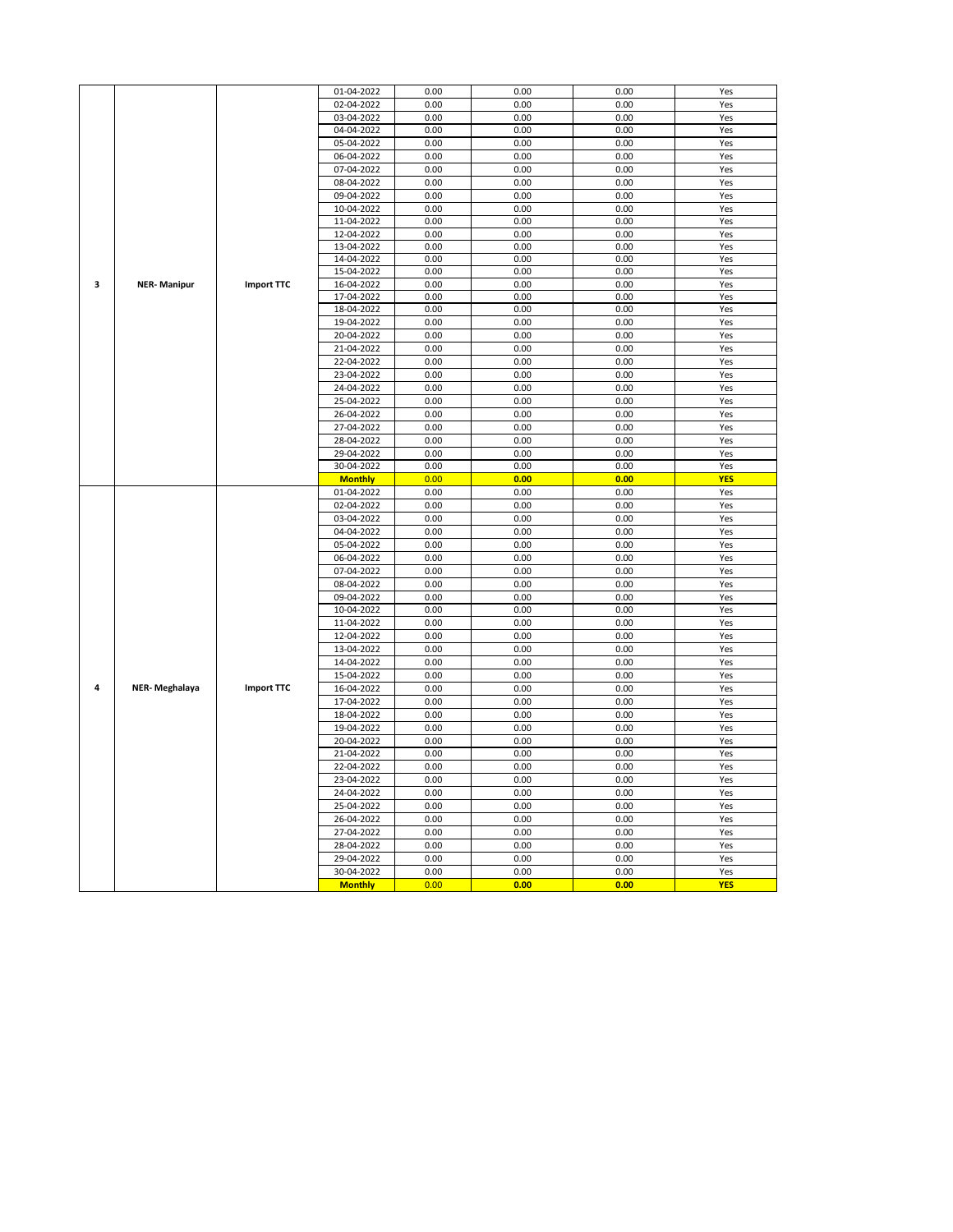|   |                     |                   | 01-04-2022     | 0.00 | 0.00 | 0.00 | Yes        |
|---|---------------------|-------------------|----------------|------|------|------|------------|
|   |                     |                   | 02-04-2022     | 0.00 | 0.00 | 0.00 | Yes        |
|   |                     |                   | 03-04-2022     | 0.00 | 0.00 | 0.00 | Yes        |
|   |                     |                   | 04-04-2022     | 0.00 | 0.00 | 0.00 | Yes        |
|   |                     |                   | 05-04-2022     | 0.00 | 0.00 | 0.00 | Yes        |
|   |                     |                   | 06-04-2022     | 0.00 | 0.00 | 0.00 | Yes        |
|   |                     |                   | 07-04-2022     | 0.00 | 0.00 | 0.00 | Yes        |
|   |                     |                   | 08-04-2022     | 0.00 | 0.00 | 0.00 | Yes        |
|   |                     |                   | 09-04-2022     | 0.00 | 0.00 | 0.00 | Yes        |
|   |                     |                   | 10-04-2022     | 0.00 | 0.00 | 0.00 | Yes        |
|   |                     |                   | 11-04-2022     | 0.00 | 0.00 | 0.00 | Yes        |
|   |                     |                   | 12-04-2022     | 0.00 | 0.00 | 0.00 | Yes        |
|   |                     |                   | 13-04-2022     | 0.00 | 0.00 | 0.00 | Yes        |
|   |                     |                   |                |      |      |      |            |
|   |                     |                   | 14-04-2022     | 0.00 | 0.00 | 0.00 | Yes        |
|   |                     |                   | 15-04-2022     | 0.00 | 0.00 | 0.00 | Yes        |
| 5 | <b>NER-Mizoram</b>  | <b>Import TTC</b> | 16-04-2022     | 0.00 | 0.00 | 0.00 | Yes        |
|   |                     |                   | 17-04-2022     | 0.00 | 0.00 | 0.00 | Yes        |
|   |                     |                   | 18-04-2022     | 0.00 | 0.00 | 0.00 | Yes        |
|   |                     |                   | 19-04-2022     | 0.00 | 0.00 | 0.00 | Yes        |
|   |                     |                   | 20-04-2022     | 0.00 | 0.00 | 0.00 | Yes        |
|   |                     |                   | 21-04-2022     | 0.00 | 0.00 | 0.00 | Yes        |
|   |                     |                   | 22-04-2022     | 0.00 | 0.00 | 0.00 | Yes        |
|   |                     |                   | 23-04-2022     | 0.00 | 0.00 | 0.00 | Yes        |
|   |                     |                   | 24-04-2022     | 0.00 | 0.00 | 0.00 | Yes        |
|   |                     |                   | 25-04-2022     | 0.00 | 0.00 | 0.00 | Yes        |
|   |                     |                   | 26-04-2022     | 0.00 | 0.00 | 0.00 | Yes        |
|   |                     |                   | 27-04-2022     | 0.00 | 0.00 | 0.00 | Yes        |
|   |                     |                   | 28-04-2022     | 0.00 | 0.00 | 0.00 | Yes        |
|   |                     |                   | 29-04-2022     | 0.00 | 0.00 | 0.00 | Yes        |
|   |                     |                   | 30-04-2022     | 0.00 | 0.00 | 0.00 | Yes        |
|   |                     |                   | <b>Monthly</b> | 0.00 | 0.00 | 0.00 | <b>YES</b> |
|   |                     |                   | 01-04-2022     | 0.00 | 0.00 | 0.00 | Yes        |
|   |                     |                   | 02-04-2022     | 0.00 | 0.00 | 0.00 | Yes        |
|   |                     |                   | 03-04-2022     | 0.00 | 0.00 | 0.00 | Yes        |
|   |                     |                   | 04-04-2022     | 0.00 | 0.00 | 0.00 | Yes        |
|   |                     |                   | 05-04-2022     | 0.00 | 0.00 | 0.00 | Yes        |
|   |                     |                   | 06-04-2022     | 0.00 | 0.00 | 0.00 | Yes        |
|   |                     |                   | 07-04-2022     | 0.00 | 0.00 | 0.00 | Yes        |
|   |                     |                   | 08-04-2022     | 0.00 | 0.00 | 0.00 | Yes        |
|   |                     |                   | 09-04-2022     | 0.00 | 0.00 | 0.00 | Yes        |
|   |                     |                   | 10-04-2022     | 0.00 | 0.00 | 0.00 | Yes        |
|   |                     |                   | 11-04-2022     | 0.00 | 0.00 | 0.00 | Yes        |
|   |                     |                   | 12-04-2022     | 0.00 | 0.00 | 0.00 | Yes        |
|   |                     |                   | 13-04-2022     | 0.00 | 0.00 | 0.00 | Yes        |
|   |                     |                   | 14-04-2022     | 0.00 | 0.00 | 0.00 | Yes        |
|   |                     |                   | 15-04-2022     | 0.00 | 0.00 | 0.00 | Yes        |
| 6 | <b>NER-Nagaland</b> | <b>Import TTC</b> | 16-04-2022     | 0.00 | 0.00 | 0.00 | Yes        |
|   |                     |                   | 17-04-2022     | 0.00 | 0.00 | 0.00 | Yes        |
|   |                     |                   | 18-04-2022     | 0.00 | 0.00 | 0.00 | Yes        |
|   |                     |                   | 19-04-2022     | 0.00 | 0.00 | 0.00 | Yes        |
|   |                     |                   |                |      | 0.00 | 0.00 |            |
|   |                     |                   | 20-04-2022     | 0.00 |      |      | Yes        |
|   |                     |                   | 21-04-2022     | 0.00 | 0.00 | 0.00 | Yes        |
|   |                     |                   | 22-04-2022     | 0.00 | 0.00 | 0.00 | Yes        |
|   |                     |                   | 23-04-2022     | 0.00 | 0.00 | 0.00 | Yes        |
|   |                     |                   | 24-04-2022     | 0.00 | 0.00 | 0.00 | Yes        |
|   |                     |                   | 25-04-2022     | 0.00 | 0.00 | 0.00 | Yes        |
|   |                     |                   | 26-04-2022     | 0.00 | 0.00 | 0.00 | Yes        |
|   |                     |                   | 27-04-2022     | 0.00 | 0.00 | 0.00 | Yes        |
|   |                     |                   | 28-04-2022     | 0.00 | 0.00 | 0.00 | Yes        |
|   |                     |                   | 29-04-2022     | 0.00 | 0.00 | 0.00 | Yes        |
|   |                     |                   | 30-04-2022     | 0.00 | 0.00 | 0.00 | Yes        |
|   |                     |                   | <b>Monthly</b> | 0.00 | 0.00 | 0.00 | <b>YES</b> |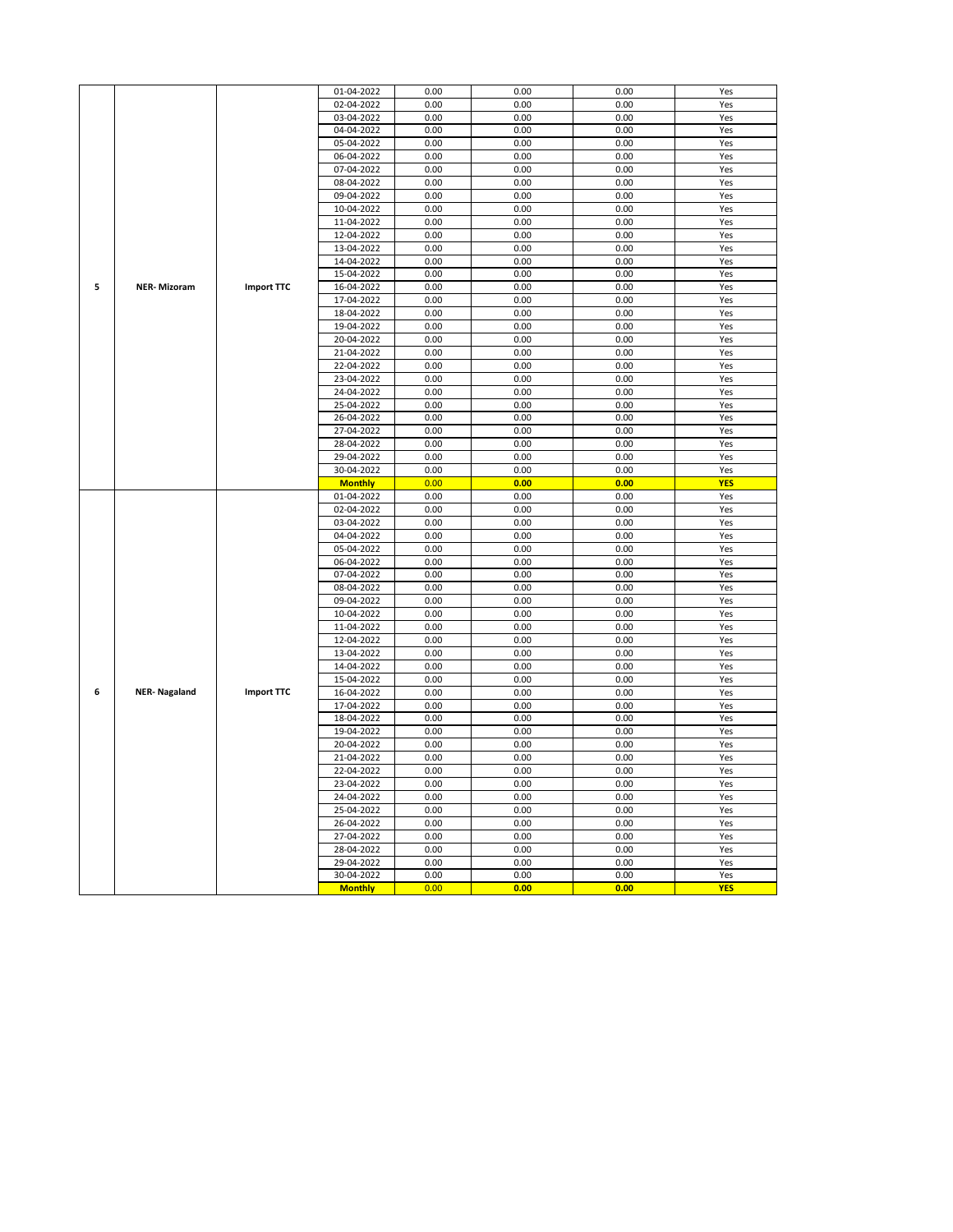|                |                                                              |                   | 01-04-2022     | 0.00 | 0.00 | 0.00                                                                                                                                                                                         | Yes        |
|----------------|--------------------------------------------------------------|-------------------|----------------|------|------|----------------------------------------------------------------------------------------------------------------------------------------------------------------------------------------------|------------|
|                |                                                              |                   | 02-04-2022     | 0.00 | 0.00 | 0.00                                                                                                                                                                                         | Yes        |
|                |                                                              |                   | 03-04-2022     | 0.00 | 0.00 | 0.00                                                                                                                                                                                         | Yes        |
|                |                                                              |                   | 04-04-2022     | 0.00 | 0.00 | 0.00                                                                                                                                                                                         | Yes        |
|                |                                                              |                   | 05-04-2022     | 0.00 | 0.00 | 0.00                                                                                                                                                                                         | Yes        |
|                |                                                              |                   | 06-04-2022     | 0.00 | 0.00 | 0.00                                                                                                                                                                                         | Yes        |
|                |                                                              |                   | 07-04-2022     | 0.00 | 0.00 | 0.00                                                                                                                                                                                         | Yes        |
|                |                                                              |                   | 08-04-2022     | 0.00 | 0.00 | 0.00                                                                                                                                                                                         | Yes        |
|                |                                                              |                   | 09-04-2022     | 0.00 | 0.00 | 0.00                                                                                                                                                                                         | Yes        |
|                |                                                              |                   | 10-04-2022     | 0.00 | 0.00 | 0.00                                                                                                                                                                                         | Yes        |
|                |                                                              |                   | 11-04-2022     | 0.00 | 0.00 | 0.00                                                                                                                                                                                         | Yes        |
|                |                                                              |                   | 12-04-2022     | 0.00 | 0.00 | 0.00                                                                                                                                                                                         | Yes        |
|                |                                                              |                   | 13-04-2022     | 0.00 | 0.00 | 0.00                                                                                                                                                                                         | Yes        |
|                |                                                              |                   | 14-04-2022     | 0.00 | 0.00 | 0.00                                                                                                                                                                                         | Yes        |
|                |                                                              |                   | 15-04-2022     | 0.00 | 0.00 | 0.00                                                                                                                                                                                         | Yes        |
| $\overline{7}$ | <b>NER-Tripura</b>                                           | <b>Import TTC</b> | 16-04-2022     | 0.00 | 0.00 | 0.00                                                                                                                                                                                         | Yes        |
|                |                                                              |                   | 17-04-2022     | 0.00 | 0.00 | 0.00                                                                                                                                                                                         | Yes        |
|                |                                                              |                   | 18-04-2022     | 0.00 | 0.00 | 0.00                                                                                                                                                                                         | Yes        |
|                |                                                              |                   | 19-04-2022     | 0.00 | 0.00 | 0.00                                                                                                                                                                                         | Yes        |
|                |                                                              |                   | 20-04-2022     | 0.00 | 0.00 | 0.00                                                                                                                                                                                         | Yes        |
|                |                                                              |                   | 21-04-2022     | 0.00 | 0.00 | 0.00                                                                                                                                                                                         | Yes        |
|                |                                                              |                   | 22-04-2022     | 0.00 | 0.00 | 0.00                                                                                                                                                                                         | Yes        |
|                |                                                              |                   | 23-04-2022     | 0.00 | 0.00 | 0.00                                                                                                                                                                                         | Yes        |
|                |                                                              |                   | 24-04-2022     | 0.00 | 0.00 | 0.00                                                                                                                                                                                         | Yes        |
|                |                                                              |                   | 25-04-2022     | 0.00 | 0.00 | 0.00                                                                                                                                                                                         | Yes        |
|                |                                                              |                   | 26-04-2022     | 0.00 | 0.00 | 0.00                                                                                                                                                                                         | Yes        |
|                |                                                              |                   | 27-04-2022     | 0.00 | 0.00 | 0.00                                                                                                                                                                                         | Yes        |
|                |                                                              |                   | 28-04-2022     | 0.00 | 0.00 | 0.00                                                                                                                                                                                         | Yes        |
|                |                                                              |                   | 29-04-2022     | 0.00 | 0.00 | 0.00                                                                                                                                                                                         | Yes        |
|                |                                                              |                   | 30-04-2022     | 0.00 | 0.00 | 0.00                                                                                                                                                                                         | Yes        |
|                |                                                              |                   | <b>Monthly</b> | 0.00 | 0.00 | 0.00                                                                                                                                                                                         | <b>YES</b> |
|                | सुधारात्मक कार्यों की आवश्यकता/ Corrective actions required: |                   |                |      |      |                                                                                                                                                                                              |            |
|                |                                                              |                   |                |      |      | टीटीसी के उल्लंघन के मामले में. क्षेत्रीय संस्थाएं (आईएसजीएस. डिस्कोम आदि) जो आयात नियंत्रण क्षेत्र आईज कर इंजेक्शन और निर्यात नियंत्रण क्षेत्र कम डाइंग या  अधिक इंजेक्शन कर रहे हैं यो डॉल |            |

टीटीसी के उल्लंघन के मामले में, क्षेत्रीय संस्था( (आईएसजीएस, डिस्कोम आदी) को आयान नियंश का प्रजान कर का प्रजान का आधिक पर अपने अपने अपने अपने अपने अपने का अधिक इंजेक्शन कर रहे हैं,यो ड्रॉल<br>या इंजेक्शन को सीमित करें ताकि ट

In case of violation of TTC, the regional entities (ISGSs, DISCOMs etc) who are over drawing or under inporting inthe importing control area and under drawing or over injecting in the exporting control area,<br>restrict their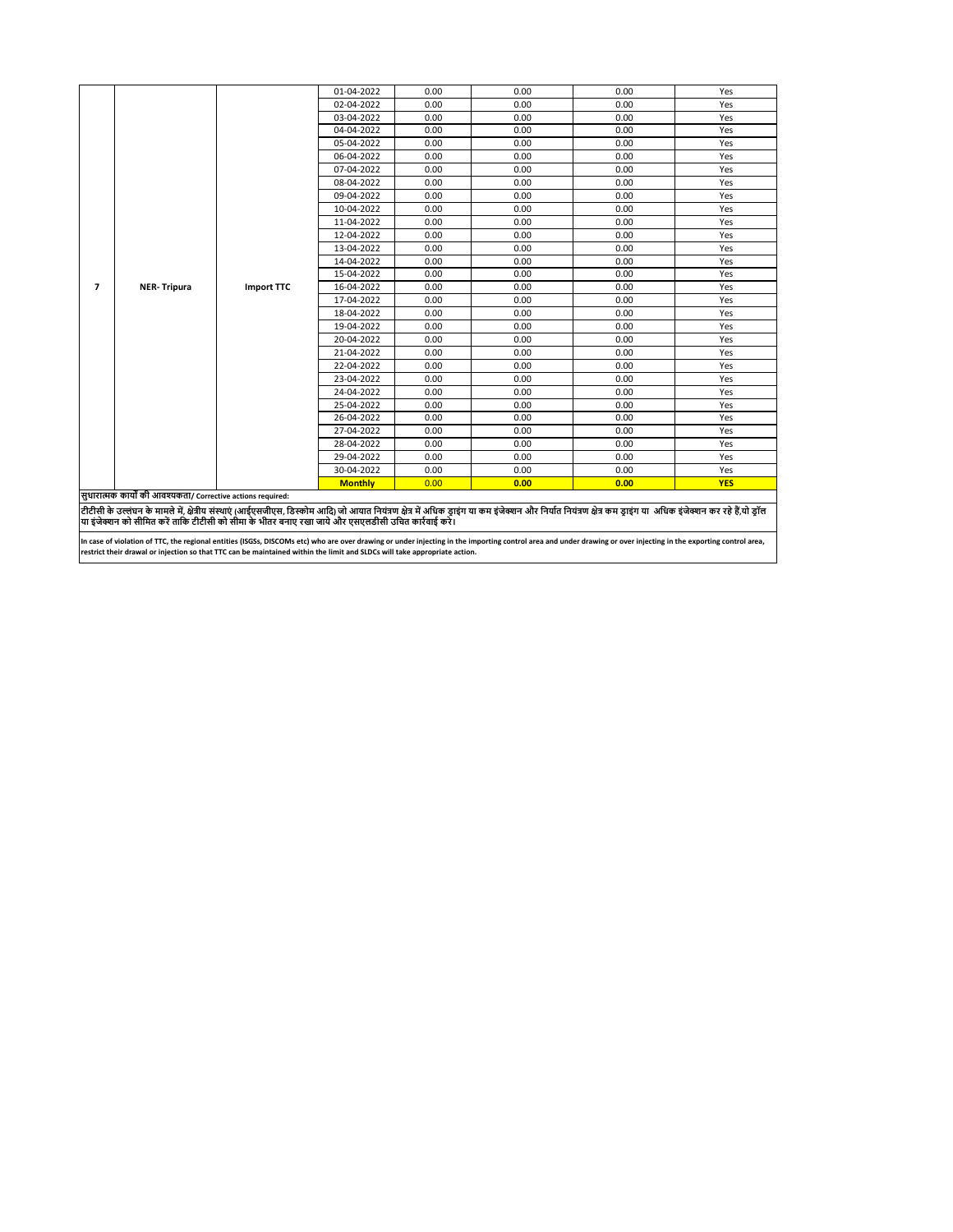#### **NORTH EASTERN REGIONAL LOAD DESPATCH CENTRE, SHILLONG SYSTEM RELIABILITY REPORT FROM 01-04-2022 and 30-04-2022 पावर नसस्टम ऑपरेशि कारपोरेशि नलनमटेड (भारत सरकार का एक उद्यम) उत्तर पूवी क्षेत्रीय भार प्रेषण केन्द्र, नशलांग POWER SYSTEM OPERATION CORPORATION Ltd (A Government of India Enterprise)**



## **टीटीसी उल्लंघि की ररपोनटिंग/ Reporting of ATC Violation**

|           |                                |                         |                          |                                                    | कुल घट की सख्या जिसके<br>दौरान टीटीसी उल्लंघन हुया      |                                                   | सुधारात्मक कारवाई के लिए<br>ऊटिलिटीस को सुचनाये दी             |
|-----------|--------------------------------|-------------------------|--------------------------|----------------------------------------------------|---------------------------------------------------------|---------------------------------------------------|----------------------------------------------------------------|
|           |                                |                         |                          |                                                    |                                                         | प्रतिशत मे टीटीसी उल्लंघन                         |                                                                |
| क्र. सं . | अंतर-क्षेत्रीय कोरिडोर/        | आयात या निर्यात /       | दिनांक /                 | उन ब्लॉकों की संख्या जिनमें                        | घंटे में 7                                              | का समय % में /                                    | गयी या नहीं /                                                  |
| SI No.    | <b>Inter-Regional Corridor</b> | <b>Import or Export</b> | Date                     | टीटीसी उल्लंघन देखा गया/<br>No. of Blocks in which | <b>Total No. of Hours during</b><br>which ATC violation | Percentage of time ATC<br>violation observed In % | <b>Intimation to Utilities for</b><br>Corrective action or not |
|           |                                |                         |                          | <b>TTC violation observed</b>                      | observed In Hrs                                         |                                                   |                                                                |
|           |                                |                         |                          |                                                    |                                                         |                                                   |                                                                |
|           |                                |                         |                          |                                                    |                                                         |                                                   |                                                                |
|           |                                |                         | 01-04-2022               | 0.00                                               | 0.00                                                    | 0.00                                              | Yes                                                            |
|           |                                |                         | 02-04-2022               | 0.00                                               | 0.00                                                    | 0.00                                              | Yes                                                            |
|           |                                |                         | 03-04-2022               | 0.00                                               | 0.00                                                    | 0.00                                              | Yes                                                            |
|           |                                |                         | 04-04-2022               | 0.00                                               | 0.00                                                    | 0.00                                              | Yes                                                            |
|           |                                |                         | 05-04-2022               | 0.00                                               | 0.00                                                    | 0.00                                              | Yes                                                            |
|           |                                |                         | 06-04-2022               | 0.00                                               | 0.00                                                    | 0.00                                              | Yes                                                            |
|           |                                |                         | 07-04-2022               | 0.00                                               | 0.00                                                    | 0.00                                              | Yes                                                            |
|           |                                |                         | 08-04-2022               | 0.00                                               | 0.00                                                    | 0.00                                              | Yes                                                            |
|           |                                |                         | 09-04-2022               | 0.00                                               | 0.00                                                    | 0.00                                              | Yes                                                            |
|           |                                |                         | 10-04-2022               | 0.00                                               | 0.00                                                    | 0.00                                              | Yes                                                            |
|           |                                |                         | 11-04-2022               | 0.00                                               | 0.00                                                    | 0.00                                              | Yes                                                            |
|           |                                |                         | 12-04-2022               | 0.00                                               | 0.00                                                    | 0.00                                              | Yes                                                            |
|           |                                |                         | 13-04-2022               | 0.00                                               | 0.00                                                    | 0.00                                              | Yes                                                            |
|           |                                |                         | 14-04-2022               | 0.00<br>0.00                                       | 0.00<br>0.00                                            | 0.00                                              | Yes                                                            |
| 1         | <b>NER-Arunachal</b>           | <b>Import ATC</b>       | 15-04-2022               | 0.00                                               | 0.00                                                    | 0.00                                              | Yes<br>Yes                                                     |
|           | Pradesh                        |                         | 16-04-2022               | 0.00                                               | 0.00                                                    | 0.00<br>0.00                                      | Yes                                                            |
|           |                                |                         | 17-04-2022<br>18-04-2022 |                                                    |                                                         |                                                   |                                                                |
|           |                                |                         | 19-04-2022               | 0.00<br>0.00                                       | 0.00<br>0.00                                            | 0.00<br>0.00                                      | Yes<br>Yes                                                     |
|           |                                |                         | 20-04-2022               | 0.00                                               | 0.00                                                    | 0.00                                              | Yes                                                            |
|           |                                |                         | 21-04-2022               | 0.00                                               | 0.00                                                    | 0.00                                              | Yes                                                            |
|           |                                |                         | 22-04-2022               | 0.00                                               | 0.00                                                    | 0.00                                              | Yes                                                            |
|           |                                |                         | 23-04-2022               | 0.00                                               | 0.00                                                    | 0.00                                              | Yes                                                            |
|           |                                |                         | 24-04-2022               | 0.00                                               | 0.00                                                    | 0.00                                              | Yes                                                            |
|           |                                |                         | 25-04-2022               | 0.00                                               | 0.00                                                    | 0.00                                              | Yes                                                            |
|           |                                |                         | 26-04-2022               | 0.00                                               | 0.00                                                    | 0.00                                              | Yes                                                            |
|           |                                |                         | 27-04-2022               | 0.00                                               | 0.00                                                    | 0.00                                              | Yes                                                            |
|           |                                |                         | 28-04-2022               | 0.00                                               | 0.00                                                    | 0.00                                              | Yes                                                            |
|           |                                |                         | 29-04-2022               | 0.00                                               | 0.00                                                    | 0.00                                              | Yes                                                            |
|           |                                |                         | 30-04-2022               | 0.00                                               | 0.00                                                    | 0.00                                              | Yes                                                            |
|           |                                |                         | <b>Monthly</b>           | 0.00                                               | 0.00                                                    | 0.00                                              | <b>YES</b>                                                     |
|           |                                |                         | 01-04-2022               | 0.00                                               | 0.00                                                    | 0.00                                              | Yes                                                            |
|           |                                |                         | 02-04-2022               | 0.00                                               | 0.00                                                    | 0.00                                              | Yes                                                            |
|           |                                |                         | 03-04-2022               | 0.00                                               | 0.00                                                    | 0.00                                              | Yes                                                            |
|           |                                |                         | 04-04-2022               | 0.00                                               | 0.00                                                    | 0.00                                              | Yes                                                            |
|           |                                |                         | 05-04-2022               | 0.00                                               | 0.00                                                    | 0.00                                              | Yes                                                            |
|           |                                |                         | 06-04-2022               | 0.00                                               | 0.00                                                    | 0.00                                              | Yes                                                            |
|           |                                |                         | 07-04-2022               | 0.00                                               | 0.00                                                    | 0.00                                              | Yes                                                            |
|           |                                |                         | 08-04-2022               | 0.00                                               | 0.00                                                    | 0.00                                              | Yes                                                            |
|           |                                |                         | 09-04-2022               | 0.00                                               | 0.00                                                    | 0.00                                              | Yes                                                            |
|           |                                |                         | 10-04-2022               | 0.00                                               | 0.00                                                    | 0.00                                              | Yes                                                            |
|           |                                |                         | 11-04-2022               | 0.00                                               | 0.00                                                    | 0.00                                              | Yes                                                            |
|           |                                |                         | 12-04-2022               | 0.00                                               | 0.00                                                    | 0.00                                              | Yes                                                            |
|           |                                |                         | 13-04-2022               | 0.00                                               | 0.00                                                    | 0.00                                              | Yes                                                            |
|           |                                |                         | 14-04-2022               | 0.00                                               | 0.00                                                    | 0.00                                              | Yes                                                            |
|           |                                |                         | 15-04-2022               | 0.00                                               | 0.00                                                    | 0.00                                              | Yes                                                            |
| 2         | <b>NER-Assam</b>               | <b>Import ATC</b>       | 16-04-2022               | 0.00                                               | 0.00                                                    | 0.00                                              | Yes                                                            |
|           |                                |                         | 17-04-2022               | 0.00                                               | 0.00                                                    | 0.00                                              | Yes                                                            |
|           |                                |                         | 18-04-2022               | 0.00                                               | 0.00                                                    | 0.00                                              | Yes                                                            |
|           |                                |                         | 19-04-2022               | 0.00                                               | 0.00                                                    | 0.00                                              | Yes                                                            |
|           |                                |                         | 20-04-2022<br>21-04-2022 | 0.00<br>0.00                                       | 0.00<br>0.00                                            | 0.00<br>0.00                                      | Yes<br>Yes                                                     |
|           |                                |                         | 22-04-2022               | 0.00                                               | 0.00                                                    | 0.00                                              |                                                                |
|           |                                |                         | 23-04-2022               | 0.00                                               | 0.00                                                    | 0.00                                              | Yes<br>Yes                                                     |
|           |                                |                         | 24-04-2022               | 0.00                                               | 0.00                                                    | 0.00                                              | Yes                                                            |
|           |                                |                         | 25-04-2022               | 0.00                                               | 0.00                                                    | 0.00                                              | Yes                                                            |
|           |                                |                         | 26-04-2022               | 0.00                                               | 0.00                                                    | 0.00                                              | Yes                                                            |
|           |                                |                         | 27-04-2022               | 0.00                                               | 0.00                                                    | 0.00                                              | Yes                                                            |
|           |                                |                         | 28-04-2022               | 0.00                                               | 0.00                                                    | 0.00                                              | Yes                                                            |
|           |                                |                         | 29-04-2022               | 0.00                                               | 0.00                                                    | 0.00                                              | Yes                                                            |
|           |                                |                         | 30-04-2022               | 0.00                                               | 0.00                                                    | 0.00                                              | Yes                                                            |
|           |                                |                         | <b>Monthly</b>           | 0.00                                               | 0.00                                                    | 0.00                                              | <b>YES</b>                                                     |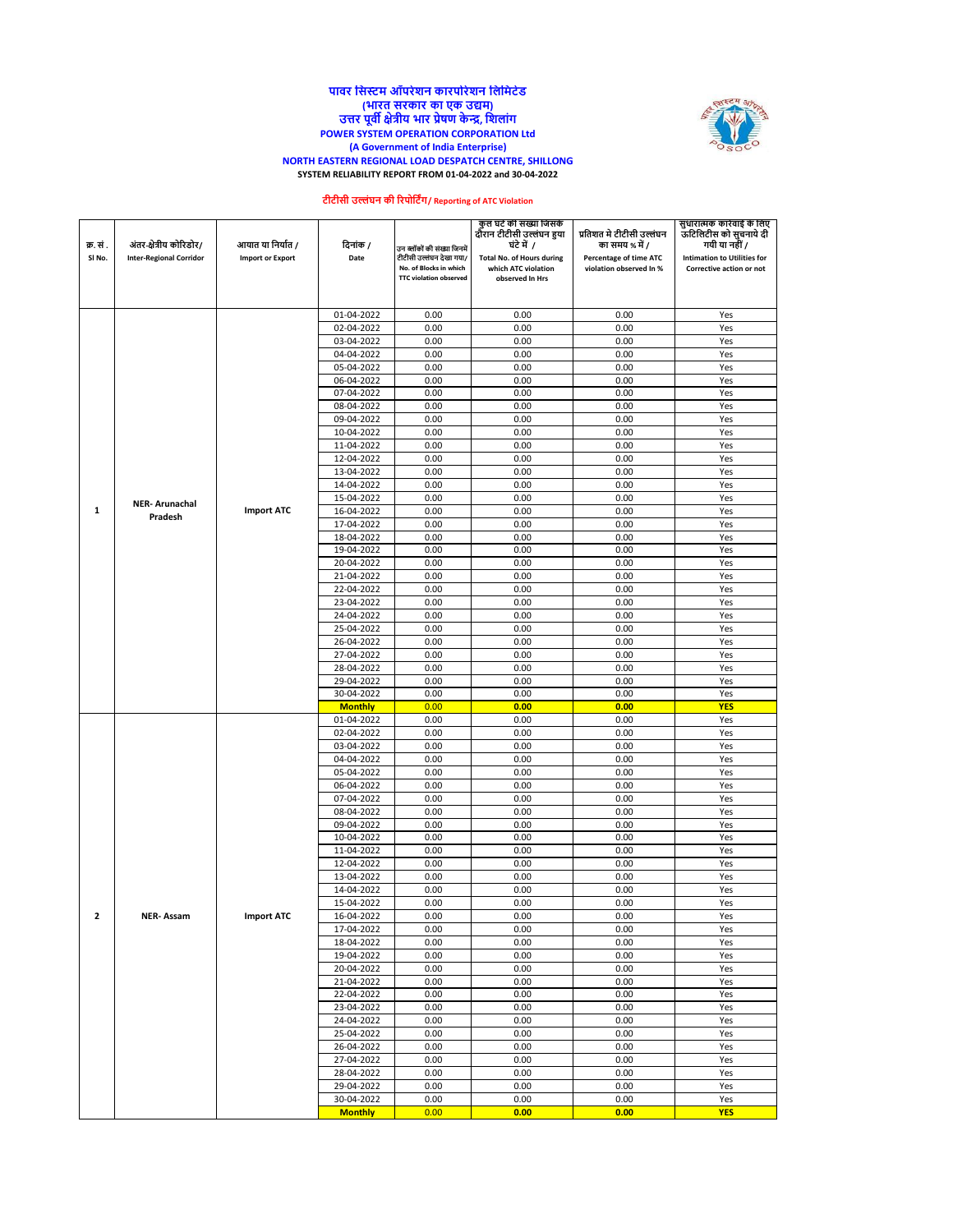|   |                      |                   | 01-04-2022     | 0.00 | 0.00 | 0.00 | Yes        |
|---|----------------------|-------------------|----------------|------|------|------|------------|
|   |                      |                   | 02-04-2022     | 0.00 | 0.00 | 0.00 | Yes        |
|   |                      |                   | 03-04-2022     | 0.00 | 0.00 | 0.00 | Yes        |
|   |                      |                   | 04-04-2022     | 0.00 | 0.00 | 0.00 | Yes        |
|   |                      |                   |                |      |      |      |            |
|   |                      |                   | 05-04-2022     | 0.00 | 0.00 | 0.00 | Yes        |
|   |                      |                   | 06-04-2022     | 0.00 | 0.00 | 0.00 | Yes        |
|   |                      |                   | 07-04-2022     | 0.00 | 0.00 | 0.00 | Yes        |
|   |                      |                   | 08-04-2022     | 0.00 | 0.00 | 0.00 | Yes        |
|   |                      |                   | 09-04-2022     | 0.00 | 0.00 | 0.00 | Yes        |
|   |                      |                   | 0.00           | 0.00 | 0.00 | Yes  |            |
|   |                      | 10-04-2022        |                |      |      |      |            |
|   |                      |                   | 11-04-2022     | 0.00 | 0.00 | 0.00 | Yes        |
|   |                      |                   | 12-04-2022     | 0.00 | 0.00 | 0.00 | Yes        |
|   |                      |                   | 13-04-2022     | 0.00 | 0.00 | 0.00 | Yes        |
|   |                      |                   | 14-04-2022     | 0.00 | 0.00 | 0.00 | Yes        |
|   |                      |                   | 15-04-2022     | 0.00 | 0.00 | 0.00 | Yes        |
| 3 | <b>NER-Manipur</b>   | <b>Import ATC</b> | 16-04-2022     | 0.00 | 0.00 | 0.00 | Yes        |
|   |                      |                   | 17-04-2022     | 0.00 | 0.00 | 0.00 | Yes        |
|   |                      |                   |                |      |      |      |            |
|   |                      |                   | 18-04-2022     | 0.00 | 0.00 | 0.00 | Yes        |
|   |                      |                   | 19-04-2022     | 0.00 | 0.00 | 0.00 | Yes        |
|   |                      |                   | 20-04-2022     | 0.00 | 0.00 | 0.00 | Yes        |
|   |                      |                   | 21-04-2022     | 0.00 | 0.00 | 0.00 | Yes        |
|   |                      |                   | 22-04-2022     | 0.00 | 0.00 | 0.00 | Yes        |
|   |                      |                   | 23-04-2022     | 0.00 | 0.00 | 0.00 | Yes        |
|   |                      |                   |                |      |      |      |            |
|   |                      |                   | 24-04-2022     | 0.00 | 0.00 | 0.00 | Yes        |
|   |                      |                   | 25-04-2022     | 0.00 | 0.00 | 0.00 | Yes        |
|   |                      |                   | 26-04-2022     | 0.00 | 0.00 | 0.00 | Yes        |
|   |                      |                   | 27-04-2022     | 0.00 | 0.00 | 0.00 | Yes        |
|   |                      |                   | 28-04-2022     | 0.00 | 0.00 | 0.00 | Yes        |
|   |                      |                   | 29-04-2022     | 0.00 | 0.00 | 0.00 | Yes        |
|   |                      |                   | 30-04-2022     | 0.00 | 0.00 | 0.00 | Yes        |
|   |                      |                   |                |      |      |      |            |
|   |                      |                   | <b>Monthly</b> | 0.00 | 0.00 | 0.00 | <b>YES</b> |
|   |                      |                   | 01-04-2022     | 0.00 | 0.00 | 0.00 | Yes        |
|   |                      |                   | 02-04-2022     | 0.00 | 0.00 | 0.00 | Yes        |
|   |                      |                   | 03-04-2022     | 0.00 | 0.00 | 0.00 | Yes        |
|   |                      |                   | 04-04-2022     | 0.00 | 0.00 | 0.00 | Yes        |
|   |                      |                   | 05-04-2022     | 0.00 | 0.00 | 0.00 | Yes        |
|   |                      |                   | 06-04-2022     | 0.00 | 0.00 | 0.00 | Yes        |
|   |                      |                   |                |      |      |      |            |
|   |                      |                   | 07-04-2022     | 0.00 | 0.00 | 0.00 | Yes        |
|   |                      |                   | 08-04-2022     | 0.00 | 0.00 | 0.00 | Yes        |
|   |                      |                   | 09-04-2022     | 0.00 | 0.00 | 0.00 | Yes        |
|   |                      |                   | 10-04-2022     | 0.00 | 0.00 | 0.00 | Yes        |
|   |                      |                   | 11-04-2022     | 0.00 | 0.00 | 0.00 | Yes        |
|   |                      |                   | 12-04-2022     | 0.00 | 0.00 | 0.00 | Yes        |
|   |                      |                   | 13-04-2022     | 0.00 | 0.00 | 0.00 |            |
|   |                      |                   |                |      |      |      | Yes        |
|   |                      |                   | 14-04-2022     | 0.00 | 0.00 | 0.00 | Yes        |
|   |                      |                   | 15-04-2022     | 0.00 | 0.00 | 0.00 | Yes        |
| 4 | <b>NER-Meghalaya</b> | <b>Import ATC</b> | 16-04-2022     | 0.00 | 0.00 | 0.00 | Yes        |
|   |                      |                   | 17-04-2022     | 0.00 | 0.00 | 0.00 | Yes        |
|   |                      |                   | 18-04-2022     | 0.00 | 0.00 | 0.00 | Yes        |
|   |                      |                   | 19-04-2022     | 0.00 | 0.00 | 0.00 | Yes        |
|   |                      |                   |                |      | 0.00 | 0.00 |            |
|   |                      |                   | 20-04-2022     | 0.00 |      |      | Yes        |
|   |                      |                   | 21-04-2022     | 0.00 | 0.00 | 0.00 | Yes        |
|   |                      |                   | 22-04-2022     | 0.00 | 0.00 | 0.00 | Yes        |
|   |                      |                   | 23-04-2022     | 0.00 | 0.00 | 0.00 | Yes        |
|   |                      |                   | 24-04-2022     | 0.00 | 0.00 | 0.00 | Yes        |
|   |                      |                   | 25-04-2022     | 0.00 | 0.00 | 0.00 | Yes        |
|   |                      |                   | 26-04-2022     | 0.00 | 0.00 | 0.00 | Yes        |
|   |                      |                   |                | 0.00 |      |      |            |
|   |                      |                   | 27-04-2022     |      | 0.00 | 0.00 | Yes        |
|   |                      |                   | 28-04-2022     | 0.00 | 0.00 | 0.00 | Yes        |
|   |                      |                   | 29-04-2022     | 0.00 | 0.00 | 0.00 | Yes        |
|   |                      |                   | 30-04-2022     | 0.00 | 0.00 | 0.00 | Yes        |
|   |                      |                   |                | 0.00 | 0.00 | 0.00 |            |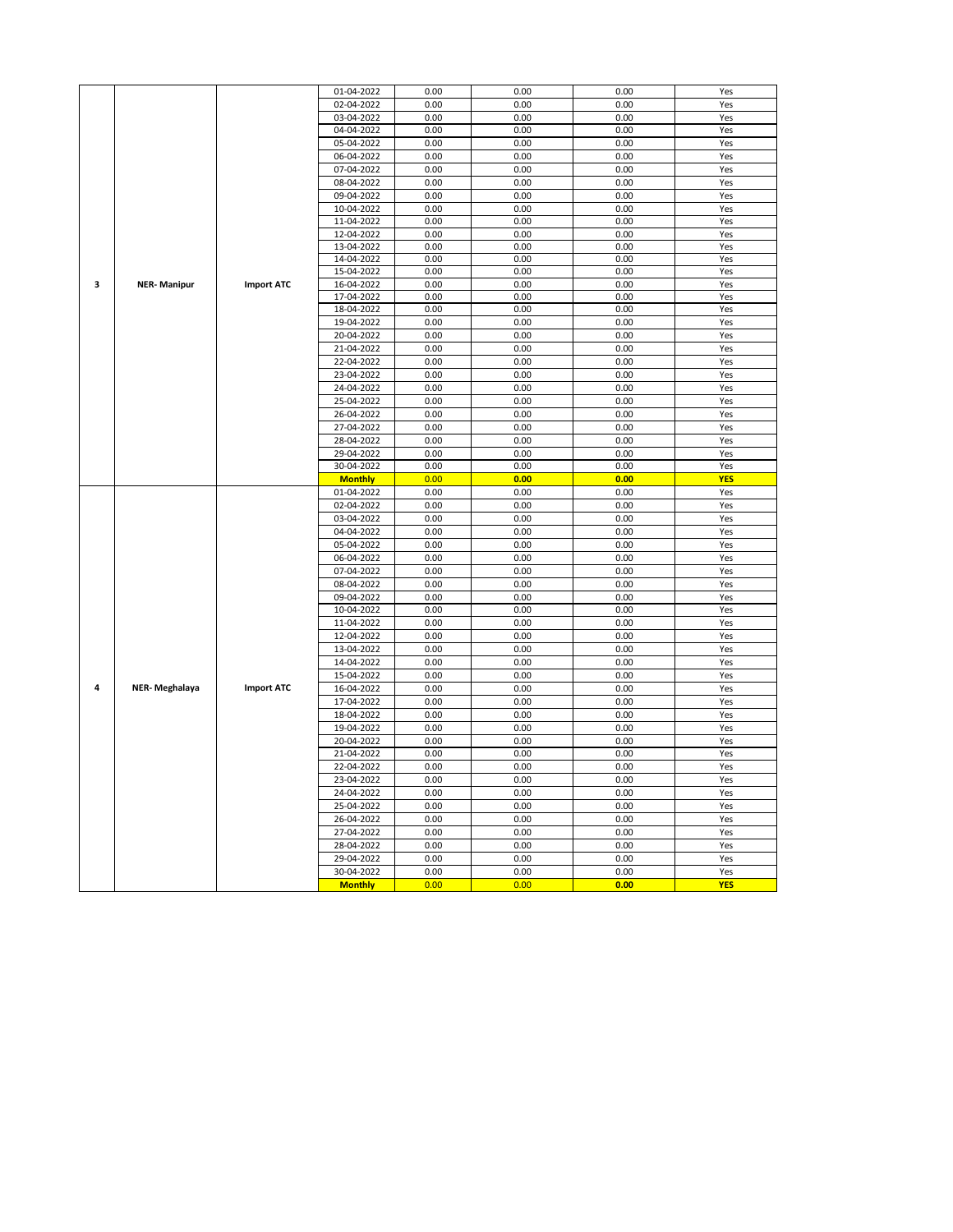|   |                     |                   | 01-04-2022     | 0.00 | 0.00 | 0.00 | Yes        |
|---|---------------------|-------------------|----------------|------|------|------|------------|
|   |                     |                   | 02-04-2022     | 0.00 | 0.00 | 0.00 | Yes        |
|   |                     |                   | 03-04-2022     | 0.00 | 0.00 | 0.00 | Yes        |
|   |                     |                   | 04-04-2022     | 0.00 | 0.00 | 0.00 | Yes        |
|   |                     |                   | 05-04-2022     | 0.00 | 0.00 | 0.00 | Yes        |
|   |                     |                   | 06-04-2022     | 0.00 | 0.00 | 0.00 | Yes        |
|   |                     |                   | 07-04-2022     | 0.00 | 0.00 | 0.00 | Yes        |
|   |                     |                   | 08-04-2022     | 0.00 | 0.00 | 0.00 | Yes        |
|   |                     |                   | 09-04-2022     | 0.00 | 0.00 | 0.00 | Yes        |
|   |                     |                   | 10-04-2022     | 0.00 | 0.00 | 0.00 | Yes        |
|   |                     |                   | 11-04-2022     | 0.00 | 0.00 | 0.00 | Yes        |
|   |                     |                   | 12-04-2022     | 0.00 | 0.00 | 0.00 | Yes        |
|   |                     |                   | 13-04-2022     | 0.00 | 0.00 | 0.00 | Yes        |
|   |                     |                   |                |      |      |      |            |
|   |                     |                   | 14-04-2022     | 0.00 | 0.00 | 0.00 | Yes        |
|   |                     |                   | 15-04-2022     | 0.00 | 0.00 | 0.00 | Yes        |
| 5 | <b>NER-Mizoram</b>  | <b>Import ATC</b> | 16-04-2022     | 0.00 | 0.00 | 0.00 | Yes        |
|   |                     |                   | 17-04-2022     | 0.00 | 0.00 | 0.00 | Yes        |
|   |                     |                   | 18-04-2022     | 0.00 | 0.00 | 0.00 | Yes        |
|   |                     |                   | 19-04-2022     | 0.00 | 0.00 | 0.00 | Yes        |
|   |                     |                   | 20-04-2022     | 0.00 | 0.00 | 0.00 | Yes        |
|   |                     |                   | 21-04-2022     | 0.00 | 0.00 | 0.00 | Yes        |
|   |                     |                   | 22-04-2022     | 0.00 | 0.00 | 0.00 | Yes        |
|   |                     |                   | 23-04-2022     | 0.00 | 0.00 | 0.00 | Yes        |
|   |                     |                   | 24-04-2022     | 0.00 | 0.00 | 0.00 | Yes        |
|   |                     |                   | 25-04-2022     | 0.00 | 0.00 | 0.00 | Yes        |
|   |                     |                   | 26-04-2022     | 0.00 | 0.00 | 0.00 | Yes        |
|   |                     |                   | 27-04-2022     | 0.00 | 0.00 | 0.00 | Yes        |
|   |                     |                   | 28-04-2022     | 0.00 | 0.00 | 0.00 | Yes        |
|   |                     |                   | 29-04-2022     | 0.00 | 0.00 | 0.00 | Yes        |
|   |                     |                   | 30-04-2022     | 0.00 | 0.00 | 0.00 | Yes        |
|   |                     |                   | <b>Monthly</b> | 0.00 | 0.00 | 0.00 | <b>YES</b> |
|   |                     |                   | 01-04-2022     | 0.00 | 0.00 | 0.00 | Yes        |
|   |                     |                   | 02-04-2022     | 0.00 | 0.00 | 0.00 | Yes        |
|   |                     |                   | 03-04-2022     | 0.00 | 0.00 | 0.00 | Yes        |
|   |                     |                   | 04-04-2022     | 0.00 | 0.00 | 0.00 | Yes        |
|   |                     |                   | 05-04-2022     | 0.00 | 0.00 | 0.00 | Yes        |
|   |                     |                   | 06-04-2022     | 0.00 | 0.00 | 0.00 | Yes        |
|   |                     |                   | 07-04-2022     | 0.00 | 0.00 | 0.00 | Yes        |
|   |                     |                   | 08-04-2022     | 0.00 | 0.00 | 0.00 | Yes        |
|   |                     |                   | 09-04-2022     | 0.00 | 0.00 | 0.00 | Yes        |
|   |                     |                   | 10-04-2022     | 0.00 | 0.00 | 0.00 | Yes        |
|   |                     |                   | 11-04-2022     | 0.00 | 0.00 | 0.00 | Yes        |
|   |                     |                   | 12-04-2022     | 0.00 | 0.00 | 0.00 | Yes        |
|   |                     |                   | 13-04-2022     | 0.00 | 0.00 | 0.00 | Yes        |
|   |                     |                   | 14-04-2022     | 0.00 | 0.00 | 0.00 | Yes        |
|   |                     |                   | 15-04-2022     | 0.00 | 0.00 | 0.00 | Yes        |
| 6 | <b>NER-Nagaland</b> | <b>Import ATC</b> | 16-04-2022     | 0.00 | 0.00 | 0.00 | Yes        |
|   |                     |                   | 17-04-2022     | 0.00 | 0.00 | 0.00 | Yes        |
|   |                     |                   | 18-04-2022     | 0.00 | 0.00 | 0.00 | Yes        |
|   |                     |                   | 19-04-2022     | 0.00 | 0.00 | 0.00 | Yes        |
|   |                     |                   |                |      | 0.00 | 0.00 |            |
|   |                     |                   | 20-04-2022     | 0.00 |      |      | Yes        |
|   |                     |                   | 21-04-2022     | 0.00 | 0.00 | 0.00 | Yes        |
|   |                     |                   | 22-04-2022     | 0.00 | 0.00 | 0.00 | Yes        |
|   |                     |                   | 23-04-2022     | 0.00 | 0.00 | 0.00 | Yes        |
|   |                     |                   | 24-04-2022     | 0.00 | 0.00 | 0.00 | Yes        |
|   |                     |                   | 25-04-2022     | 0.00 | 0.00 | 0.00 | Yes        |
|   |                     |                   | 26-04-2022     | 0.00 | 0.00 | 0.00 | Yes        |
|   |                     |                   | 27-04-2022     | 0.00 | 0.00 | 0.00 | Yes        |
|   |                     |                   | 28-04-2022     | 0.00 | 0.00 | 0.00 | Yes        |
|   |                     |                   | 29-04-2022     | 0.00 | 0.00 | 0.00 | Yes        |
|   |                     |                   | 30-04-2022     | 0.00 | 0.00 | 0.00 | Yes        |
|   |                     |                   | <b>Monthly</b> | 0.00 | 0.00 | 0.00 | <b>YES</b> |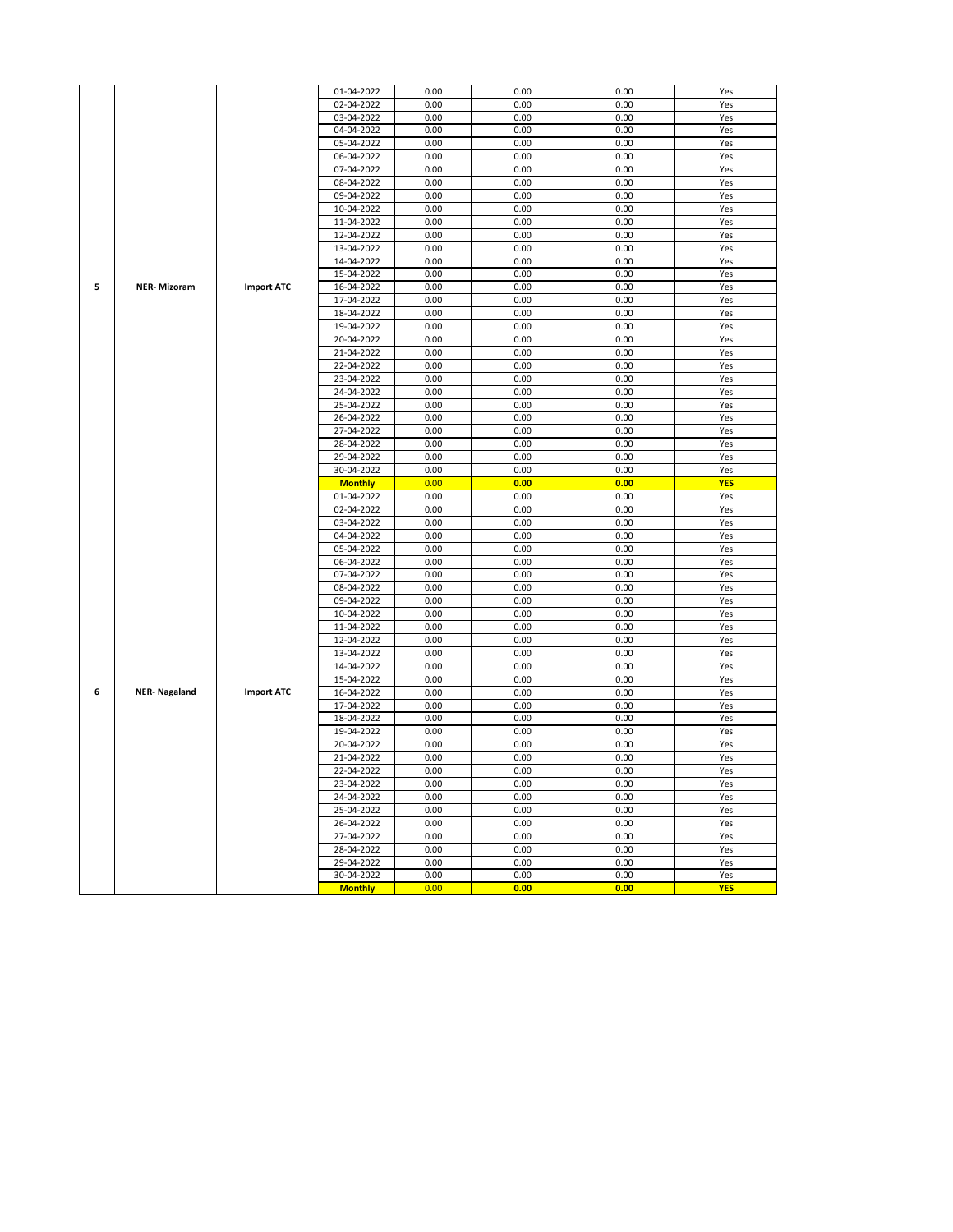|                |                                                              |                   | 01-04-2022     | 0.00 | 0.00 | 0.00                                                                                                                                                                                    | Yes        |
|----------------|--------------------------------------------------------------|-------------------|----------------|------|------|-----------------------------------------------------------------------------------------------------------------------------------------------------------------------------------------|------------|
|                |                                                              |                   | 02-04-2022     | 0.00 | 0.00 | 0.00                                                                                                                                                                                    | Yes        |
|                |                                                              |                   | 03-04-2022     | 0.00 | 0.00 | 0.00                                                                                                                                                                                    | Yes        |
|                |                                                              |                   | 04-04-2022     | 0.00 | 0.00 | 0.00                                                                                                                                                                                    | Yes        |
|                |                                                              |                   | 05-04-2022     | 0.00 | 0.00 | 0.00                                                                                                                                                                                    | Yes        |
|                |                                                              |                   | 06-04-2022     | 0.00 | 0.00 | 0.00                                                                                                                                                                                    | Yes        |
|                |                                                              |                   | 07-04-2022     | 0.00 | 0.00 | 0.00                                                                                                                                                                                    | Yes        |
|                |                                                              |                   | 08-04-2022     | 0.00 | 0.00 | 0.00                                                                                                                                                                                    | Yes        |
|                |                                                              |                   | 09-04-2022     | 0.00 | 0.00 | 0.00                                                                                                                                                                                    | Yes        |
|                |                                                              |                   | 10-04-2022     | 0.00 | 0.00 | 0.00                                                                                                                                                                                    | Yes        |
|                |                                                              |                   | 11-04-2022     | 0.00 | 0.00 | 0.00                                                                                                                                                                                    | Yes        |
|                |                                                              |                   | 12-04-2022     | 0.00 | 0.00 | 0.00                                                                                                                                                                                    | Yes        |
|                |                                                              |                   | 13-04-2022     | 0.00 | 0.00 | 0.00                                                                                                                                                                                    | Yes        |
|                |                                                              |                   | 14-04-2022     | 0.00 | 0.00 | 0.00                                                                                                                                                                                    | Yes        |
|                |                                                              |                   | 15-04-2022     | 0.00 | 0.00 | 0.00                                                                                                                                                                                    | Yes        |
| $\overline{7}$ | <b>NER-Tripura</b>                                           | <b>Import ATC</b> | 16-04-2022     | 0.00 | 0.00 | 0.00                                                                                                                                                                                    | Yes        |
|                |                                                              |                   | 17-04-2022     | 0.00 | 0.00 | 0.00                                                                                                                                                                                    | Yes        |
|                |                                                              |                   | 18-04-2022     | 0.00 | 0.00 | 0.00                                                                                                                                                                                    | Yes        |
|                |                                                              |                   | 19-04-2022     | 0.00 | 0.00 | 0.00                                                                                                                                                                                    | Yes        |
|                |                                                              |                   | 20-04-2022     | 0.00 | 0.00 | 0.00                                                                                                                                                                                    | Yes        |
|                |                                                              |                   | 21-04-2022     | 0.00 | 0.00 | 0.00                                                                                                                                                                                    | Yes        |
|                |                                                              |                   | 22-04-2022     | 0.00 | 0.00 | 0.00                                                                                                                                                                                    | Yes        |
|                |                                                              |                   | 23-04-2022     | 0.00 | 0.00 | 0.00                                                                                                                                                                                    | Yes        |
|                |                                                              |                   | 24-04-2022     | 0.00 | 0.00 | 0.00                                                                                                                                                                                    | Yes        |
|                |                                                              |                   | 25-04-2022     | 0.00 | 0.00 | 0.00                                                                                                                                                                                    | Yes        |
|                |                                                              |                   | 26-04-2022     | 0.00 | 0.00 | 0.00                                                                                                                                                                                    | Yes        |
|                |                                                              |                   | 27-04-2022     | 0.00 | 0.00 | 0.00                                                                                                                                                                                    | Yes        |
|                |                                                              |                   | 28-04-2022     | 0.00 | 0.00 | 0.00                                                                                                                                                                                    | Yes        |
|                |                                                              |                   | 29-04-2022     | 0.00 | 0.00 | 0.00                                                                                                                                                                                    | Yes        |
|                |                                                              |                   | 30-04-2022     | 0.00 | 0.00 | 0.00                                                                                                                                                                                    | Yes        |
|                |                                                              |                   | <b>Monthly</b> | 0.00 | 0.00 | 0.00                                                                                                                                                                                    | <b>YES</b> |
|                | सुधारात्मक कार्यों की आवश्यकता/ Corrective actions required: |                   |                |      |      |                                                                                                                                                                                         |            |
|                |                                                              |                   |                |      |      | टीटीसी के उल्लंघन के मामले में क्षेत्रीय संस्थाएं (आईएसजीएस डिस्कोम आदि) जो आयात नियंत्रण क्षेत्र में अधिक डाइंस आर नियंत नियंत्रण क्षेत्र कम डाइंग या  अधिक इंजेक्शन कर रहे हैं यो डॉल |            |

टीटीसी के उल्लंघन के मामले में, क्षेत्रीय संस्था( (आईएसजीएस, डिस्कोम आदी) को आयान नियंश का प्रजान कर का प्रजान का आधिक पर अपने अपने अपने अपने अपने अपने का अधिक इंजेक्शन कर रहे हैं,यो ड्रॉल<br>या इंजेक्शन को सीमित करें ताकि ट

In case of violation of ATC, the regional entities (ISGSs, DISCOMs etc) who are over drawing or under injecting in the importing control area and under drawing or over injecting in the exporting control area,<br>restrict thei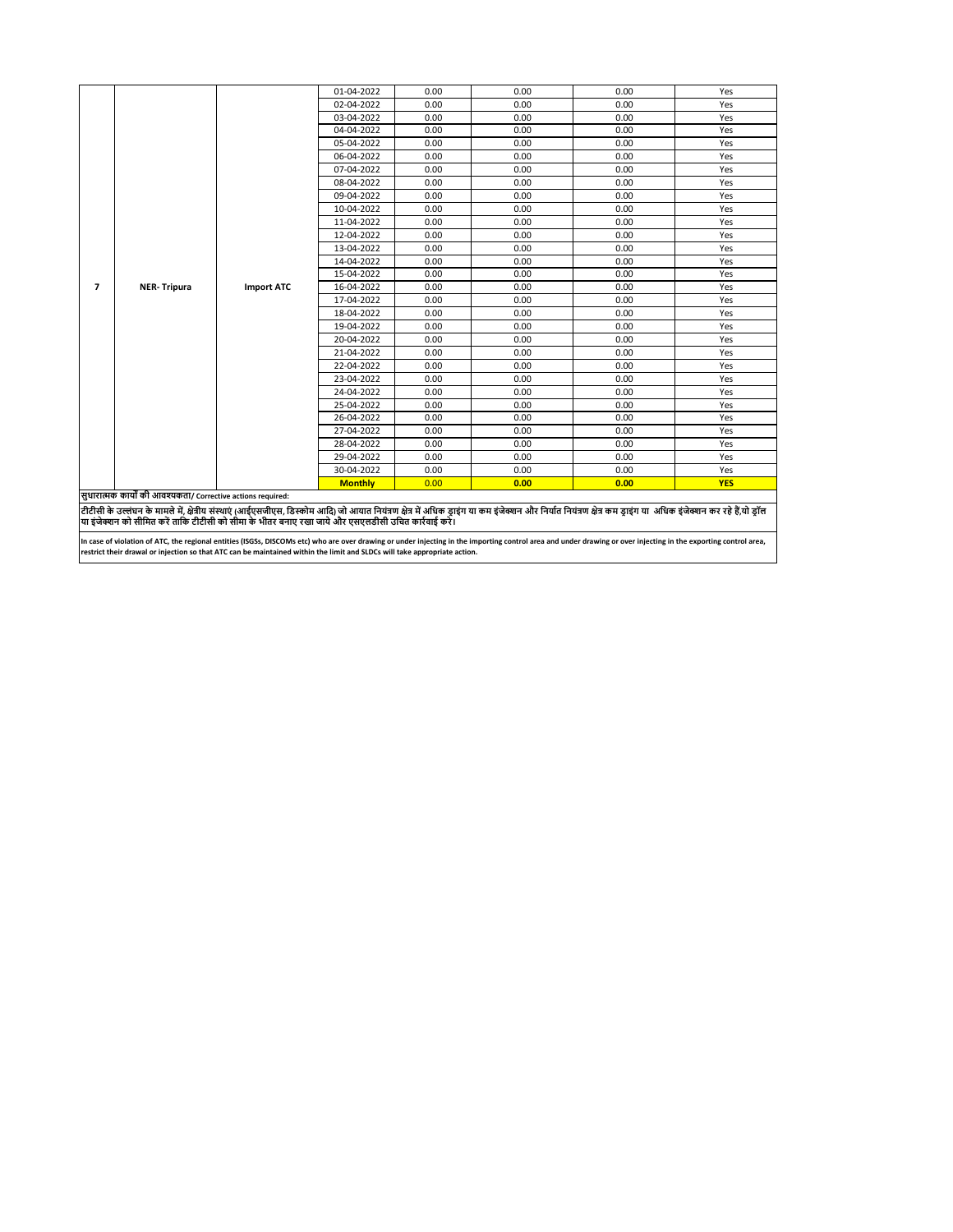### **NORTH EASTERN REGIONAL LOAD DESPATCH CENTRE, SHILLONG SYSTEM RELIABILITY REPORT FROM 01-04-2022 and 30-04-2022 पावर नसस्टम ऑपरेशि कारपोरेशि नलनमटेड (भारत सरकार का एक उद्यम) उत्तर पूवी क्षेत्रीय भार प्रेषण केन्द्र, नशलांग POWER SYSTEM OPERATION CORPORATION Ltd (A Government of India Enterprise)**

# **निकटवती बसोंके बीच कोणीय अंतर की ररपोनटिंग/ Reporting of Angular Difference between adjacent buses**

| क्र. सं. /<br>SI No.    | बस-1/<br><b>Bus-1 (Reference)</b> | बस-2 संदर्भ /<br>Bus-2 | दिनांक /<br>Date             | नोड्स के बीच अधिकतम<br>कोणीय अंतर /<br><b>Maximum Angular</b><br>Difference between nodes<br>in Degrees | काणाय अंतर सामा (+/- 30<br>डिग्री) के उल्लंघन के घंटे की<br>संख्या /<br>Number of Hours of Violation<br>of Angular difference limits (+/-<br>30 degree) In Hrs | प्रतिशत मे कोणीय अंतर<br>सीमा उल्लंघन का समय /<br>Percentage of Time of<br><b>Angular Difference limits</b><br>violation In % | सुधारात्मक कारवाइ के लिए<br>ऊटिलिटीस को सुचनाये दी<br>गयी या नहीं /<br><b>Intimation to Utilities for</b><br>Corrective action or not |
|-------------------------|-----------------------------------|------------------------|------------------------------|---------------------------------------------------------------------------------------------------------|----------------------------------------------------------------------------------------------------------------------------------------------------------------|-------------------------------------------------------------------------------------------------------------------------------|---------------------------------------------------------------------------------------------------------------------------------------|
|                         |                                   |                        | 01-04-2022                   | 3.9                                                                                                     | $\mathsf 0$                                                                                                                                                    | $\mathsf 0$                                                                                                                   | Yes                                                                                                                                   |
|                         |                                   |                        | 02-04-2022                   | 2.0                                                                                                     | 0                                                                                                                                                              | 0                                                                                                                             | Yes                                                                                                                                   |
|                         |                                   |                        | 03-04-2022                   | 2.3                                                                                                     | 0                                                                                                                                                              | $\pmb{0}$                                                                                                                     | Yes                                                                                                                                   |
|                         |                                   |                        | 04-04-2022                   | $-6.3$                                                                                                  | $\mathsf 0$                                                                                                                                                    | $\pmb{0}$                                                                                                                     | Yes                                                                                                                                   |
|                         |                                   |                        | 05-04-2022                   | $-5.8$                                                                                                  | 0                                                                                                                                                              | 0                                                                                                                             | Yes                                                                                                                                   |
|                         |                                   |                        | 06-04-2022                   | $-5.5$                                                                                                  | $\mathbf 0$                                                                                                                                                    | $\mathbf 0$                                                                                                                   | Yes                                                                                                                                   |
|                         |                                   |                        | 07-04-2022                   | $-3.5$                                                                                                  | $\mathsf 0$                                                                                                                                                    | $\pmb{0}$                                                                                                                     | Yes                                                                                                                                   |
|                         |                                   |                        | 08-04-2022<br>09-04-2022     | $-4.5$<br>$-5.6$                                                                                        | 0<br>$\mathbf 0$                                                                                                                                               | $\mathsf 0$<br>$\mathbf 0$                                                                                                    | Yes<br>Yes                                                                                                                            |
|                         |                                   |                        | 10-04-2022                   | $-5.6$                                                                                                  | $\mathsf 0$                                                                                                                                                    | $\pmb{0}$                                                                                                                     | Yes                                                                                                                                   |
|                         |                                   |                        | 11-04-2022                   | $-5.6$                                                                                                  | $\mathsf 0$                                                                                                                                                    | $\pmb{0}$                                                                                                                     | Yes                                                                                                                                   |
|                         |                                   |                        | 12-04-2022                   | $-6.9$                                                                                                  | $\mathbf 0$                                                                                                                                                    | $\mathbf 0$                                                                                                                   | Yes                                                                                                                                   |
|                         |                                   |                        | 13-04-2022                   | $-6.8$                                                                                                  | 0                                                                                                                                                              | $\pmb{0}$                                                                                                                     | Yes                                                                                                                                   |
|                         |                                   |                        | 14-04-2022                   | $-10.2$                                                                                                 | $\mathsf 0$                                                                                                                                                    | $\pmb{0}$                                                                                                                     | Yes                                                                                                                                   |
|                         |                                   |                        | 15-04-2022                   | $-9.8$                                                                                                  | $\mathsf 0$                                                                                                                                                    | $\pmb{0}$                                                                                                                     | Yes                                                                                                                                   |
| 1                       | <b>BONGAIGAON - 400KV</b>         | Ranganadi-400 kV       | 16-04-2022                   | $-9.1$                                                                                                  | 0                                                                                                                                                              | $\pmb{0}$                                                                                                                     | Yes                                                                                                                                   |
|                         |                                   |                        | 17-04-2022                   | $-7.9$                                                                                                  | $\mathbf 0$                                                                                                                                                    | $\pmb{0}$                                                                                                                     | Yes                                                                                                                                   |
|                         |                                   |                        | 18-04-2022                   | $-7.5$                                                                                                  | 0                                                                                                                                                              | $\pmb{0}$                                                                                                                     | Yes                                                                                                                                   |
|                         |                                   |                        | 19-04-2022                   | $-7.9$<br>$-8.7$                                                                                        | $\mathsf 0$<br>$\mathbf 0$                                                                                                                                     | $\pmb{0}$<br>$\mathsf 0$                                                                                                      | Yes                                                                                                                                   |
|                         |                                   |                        | 20-04-2022<br>21-04-2022     | $-7.1$                                                                                                  | 0                                                                                                                                                              | $\pmb{0}$                                                                                                                     | Yes<br>Yes                                                                                                                            |
|                         |                                   |                        | 22-04-2022                   | $-7.1$                                                                                                  | $\mathsf 0$                                                                                                                                                    | $\pmb{0}$                                                                                                                     | Yes                                                                                                                                   |
|                         |                                   |                        | 23-04-2022                   | $-7.8$                                                                                                  | $\mathsf 0$                                                                                                                                                    | $\mathsf 0$                                                                                                                   | Yes                                                                                                                                   |
|                         |                                   |                        | 24-04-2022                   | $-7.8$                                                                                                  | $\mathsf 0$                                                                                                                                                    | $\pmb{0}$                                                                                                                     | Yes                                                                                                                                   |
|                         |                                   |                        | 25-04-2022                   | $-6.9$                                                                                                  | $\mathsf 0$                                                                                                                                                    | $\pmb{0}$                                                                                                                     | Yes                                                                                                                                   |
|                         |                                   |                        | 26-04-2022                   | $-7.4$                                                                                                  | $\mathsf 0$                                                                                                                                                    | $\pmb{0}$                                                                                                                     | Yes                                                                                                                                   |
|                         |                                   |                        | 27-04-2022                   | $-7.7$                                                                                                  | 0                                                                                                                                                              | $\mathsf 0$                                                                                                                   | Yes                                                                                                                                   |
|                         |                                   |                        | 28-04-2022                   | $-6.9$                                                                                                  | $\mathbf 0$                                                                                                                                                    | $\mathbf 0$                                                                                                                   | Yes                                                                                                                                   |
|                         |                                   |                        | 29-04-2022                   | $-7.0$                                                                                                  | $\mathsf 0$                                                                                                                                                    | $\pmb{0}$                                                                                                                     | Yes                                                                                                                                   |
|                         |                                   |                        | 30-04-2022                   | $-10.2$                                                                                                 | $\mathsf 0$                                                                                                                                                    | $\pmb{0}$                                                                                                                     | Yes                                                                                                                                   |
|                         |                                   |                        | <b>Monthly</b><br>01-04-2022 | $-10.2$<br>3.9                                                                                          | 0.00<br>$\mathsf 0$                                                                                                                                            | 0.00<br>0                                                                                                                     | <b>YES</b><br>Yes                                                                                                                     |
|                         |                                   |                        | 02-04-2022                   | 2.0                                                                                                     | 0                                                                                                                                                              | $\mathsf 0$                                                                                                                   | Yes                                                                                                                                   |
|                         |                                   |                        | 03-04-2022                   | 2.3                                                                                                     | 0                                                                                                                                                              | 0                                                                                                                             | Yes                                                                                                                                   |
|                         |                                   |                        | 04-04-2022                   | $-6.3$                                                                                                  | $\mathsf 0$                                                                                                                                                    | $\pmb{0}$                                                                                                                     | Yes                                                                                                                                   |
|                         |                                   |                        | 05-04-2022                   | $-5.8$                                                                                                  | 0                                                                                                                                                              | $\mathsf 0$                                                                                                                   | Yes                                                                                                                                   |
|                         |                                   |                        | 06-04-2022                   | $-5.5$                                                                                                  | 0                                                                                                                                                              | 0                                                                                                                             | Yes                                                                                                                                   |
|                         |                                   |                        | 07-04-2022                   | $-3.5$                                                                                                  | 0                                                                                                                                                              | $\pmb{0}$                                                                                                                     | Yes                                                                                                                                   |
|                         |                                   |                        | 08-04-2022                   | $-4.2$                                                                                                  | 0                                                                                                                                                              | $\pmb{0}$                                                                                                                     | Yes                                                                                                                                   |
|                         |                                   |                        | 09-04-2022                   | $-5.6$                                                                                                  | $\mathsf 0$                                                                                                                                                    | $\mathsf 0$                                                                                                                   | Yes                                                                                                                                   |
|                         |                                   |                        | 10-04-2022                   | $-5.6$<br>$-5.6$                                                                                        | 0<br>$\mathbf 0$                                                                                                                                               | $\pmb{0}$<br>$\mathsf 0$                                                                                                      | Yes                                                                                                                                   |
|                         |                                   |                        | 11-04-2022<br>12-04-2022     | $-4.3$                                                                                                  | $\mathsf 0$                                                                                                                                                    | $\pmb{0}$                                                                                                                     | Yes<br>Yes                                                                                                                            |
|                         |                                   |                        | 13-04-2022                   | $-4.0$                                                                                                  | 0                                                                                                                                                              | $\mathsf 0$                                                                                                                   | Yes                                                                                                                                   |
|                         |                                   |                        | 14-04-2022                   | $-6.6$                                                                                                  | $\mathsf 0$                                                                                                                                                    | $\mathsf 0$                                                                                                                   | Yes                                                                                                                                   |
|                         |                                   |                        | 15-04-2022                   | $-6.5$                                                                                                  | $\mathsf 0$                                                                                                                                                    | $\pmb{0}$                                                                                                                     | Yes                                                                                                                                   |
| $\overline{\mathbf{2}}$ | <b>BONGAIGAON - 400KV</b>         | <b>BNC - 400KV</b>     | 16-04-2022                   | $-5.4$                                                                                                  | $\mathsf 0$                                                                                                                                                    | $\pmb{0}$                                                                                                                     | Yes                                                                                                                                   |
|                         |                                   |                        | 17-04-2022                   | $-4.5$                                                                                                  | $\mathbf 0$                                                                                                                                                    | $\mathbf 0$                                                                                                                   | Yes                                                                                                                                   |
|                         |                                   |                        | 18-04-2022                   | $-4.3$                                                                                                  | 0                                                                                                                                                              | 0                                                                                                                             | Yes                                                                                                                                   |
|                         |                                   |                        | 19-04-2022                   | $-4.4$                                                                                                  | $\mathsf 0$                                                                                                                                                    | $\pmb{0}$                                                                                                                     | Yes                                                                                                                                   |
|                         |                                   |                        | 20-04-2022                   | $-5.2$                                                                                                  | $\mathsf 0$                                                                                                                                                    | $\pmb{0}$                                                                                                                     | Yes                                                                                                                                   |
|                         |                                   |                        | 21-04-2022<br>22-04-2022     | $-4.0$<br>$-3.8$                                                                                        | 0<br>$\mathsf 0$                                                                                                                                               | 0<br>0                                                                                                                        | Yes                                                                                                                                   |
|                         |                                   |                        | 23-04-2022                   | $-4.4$                                                                                                  | $\mathsf 0$                                                                                                                                                    | $\pmb{0}$                                                                                                                     | Yes<br>Yes                                                                                                                            |
|                         |                                   |                        | 24-04-2022                   | $-4.6$                                                                                                  | 0                                                                                                                                                              | 0                                                                                                                             | Yes                                                                                                                                   |
|                         |                                   |                        | 25-04-2022                   | $-4.1$                                                                                                  | $\mathsf 0$                                                                                                                                                    | 0                                                                                                                             | Yes                                                                                                                                   |
|                         |                                   |                        | 26-04-2022                   | $-4.0$                                                                                                  | $\mathsf 0$                                                                                                                                                    | $\pmb{0}$                                                                                                                     | Yes                                                                                                                                   |
|                         |                                   |                        | 27-04-2022                   | $-4.3$                                                                                                  | 0                                                                                                                                                              | 0                                                                                                                             | Yes                                                                                                                                   |
|                         |                                   |                        | 28-04-2022                   | $-3.6$                                                                                                  | 0                                                                                                                                                              | 0                                                                                                                             | Yes                                                                                                                                   |
|                         |                                   |                        | 29-04-2022                   | $-3.7$                                                                                                  | $\mathsf 0$                                                                                                                                                    | $\mathsf 0$                                                                                                                   | Yes                                                                                                                                   |
|                         |                                   |                        | 30-04-2022                   | $-10.2$                                                                                                 | $\mathsf 0$                                                                                                                                                    | $\mathsf 0$                                                                                                                   | Yes                                                                                                                                   |
|                         |                                   |                        | <b>Monthly</b>               | $-10.2$                                                                                                 | 0.00                                                                                                                                                           | 0.00                                                                                                                          | <b>YES</b>                                                                                                                            |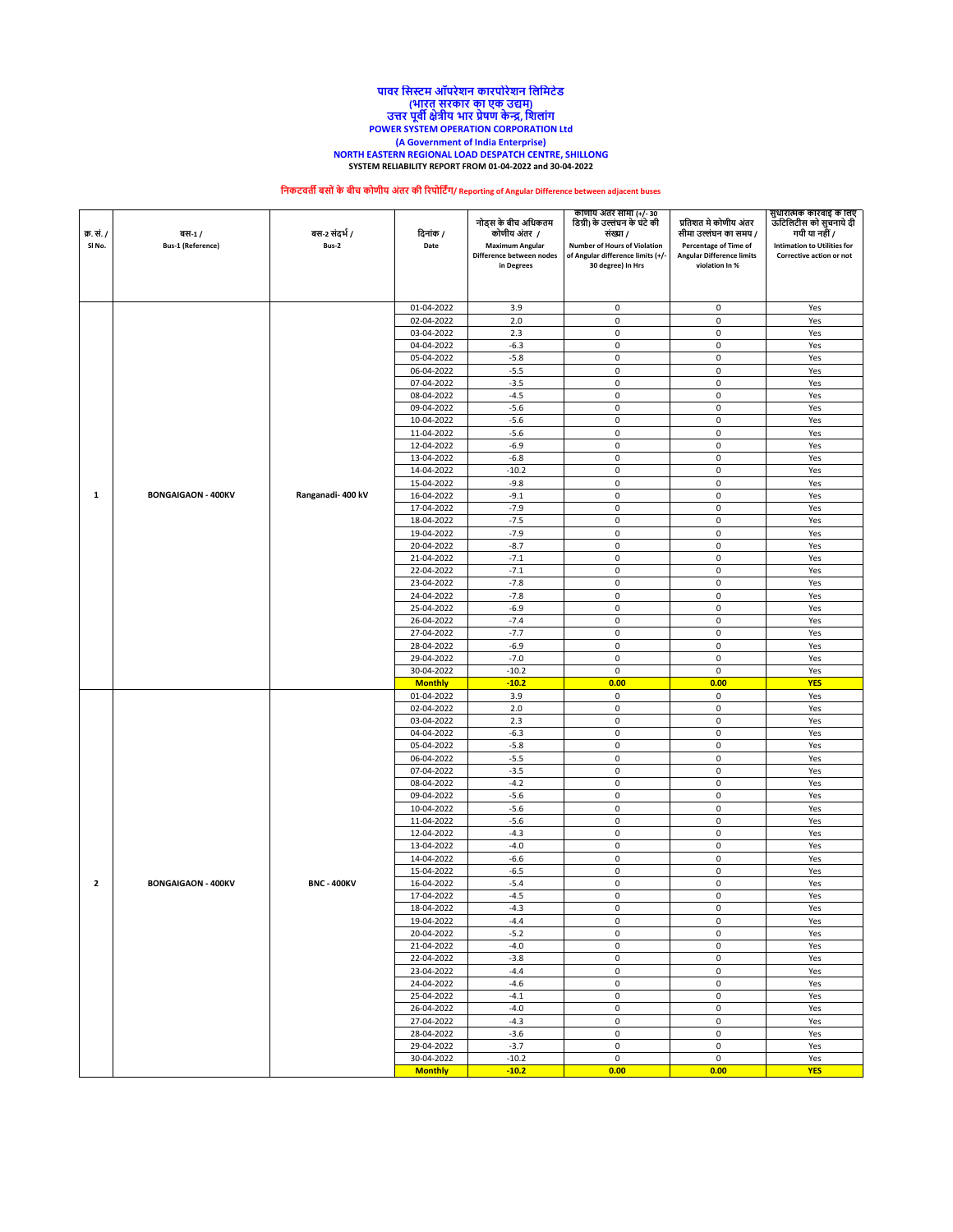|   |                           |                     | 01-04-2022     | 2.0    | 0                   | 0                   | Yes        |
|---|---------------------------|---------------------|----------------|--------|---------------------|---------------------|------------|
|   |                           |                     | 02-04-2022     | 2.6    | $\mathsf 0$         | $\pmb{0}$           | Yes        |
|   |                           |                     | 03-04-2022     | 2.2    | $\mathsf 0$         | 0                   | Yes        |
|   |                           |                     |                | $-3.9$ | $\mathsf 0$         | 0                   | Yes        |
|   |                           |                     | 04-04-2022     |        |                     |                     |            |
|   |                           |                     | 05-04-2022     | $-4.0$ | $\mathsf 0$         | 0                   | Yes        |
|   |                           |                     | 06-04-2022     | $-4.2$ | $\mathsf 0$         | 0                   | Yes        |
|   |                           |                     | 07-04-2022     | 2.5    | $\mathsf 0$         | $\pmb{0}$           | Yes        |
|   |                           |                     | 08-04-2022     | 2.7    | $\mathsf 0$         | 0                   | Yes        |
|   |                           |                     | 09-04-2022     | $-4.2$ | $\mathsf 0$         | $\pmb{0}$           | Yes        |
|   |                           |                     | 10-04-2022     | $-4.2$ | $\mathsf 0$         | $\mathsf 0$         | Yes        |
|   |                           |                     | 11-04-2022     | $-4.6$ | $\mathsf 0$         | $\pmb{0}$           | Yes        |
|   |                           |                     |                |        | $\mathsf 0$         |                     |            |
|   |                           |                     | 12-04-2022     | $-3.1$ |                     | $\pmb{0}$           | Yes        |
|   |                           |                     | 13-04-2022     | $-2.3$ | $\mathsf 0$         | $\pmb{0}$           | Yes        |
|   |                           |                     | 14-04-2022     | $-5.2$ | $\mathsf 0$         | 0                   | Yes        |
|   |                           |                     | 15-04-2022     | $-5.1$ | $\mathsf 0$         | $\pmb{0}$           | Yes        |
| з | <b>BONGAIGAON - 400KV</b> | <b>Misa - 220KV</b> | 16-04-2022     | $-3.2$ | $\mathbf 0$         | $\pmb{0}$           | Yes        |
|   |                           |                     | 17-04-2022     | $-3.9$ | $\mathsf 0$         | $\mathsf 0$         | Yes        |
|   |                           |                     | 18-04-2022     | $-3.6$ | $\mathbf 0$         | $\pmb{0}$           | Yes        |
|   |                           |                     | 19-04-2022     | $-1.8$ | $\mathsf 0$         | $\mathsf 0$         | Yes        |
|   |                           |                     | 20-04-2022     | $-3.9$ | $\mathsf 0$         | $\pmb{0}$           | Yes        |
|   |                           |                     |                |        |                     |                     |            |
|   |                           |                     | 21-04-2022     | $-2.8$ | $\mathbf 0$         | $\mathsf 0$         | Yes        |
|   |                           |                     | 22-04-2022     | $-2.0$ | $\mathsf 0$         | $\pmb{0}$           | Yes        |
|   |                           |                     | 23-04-2022     | $-2.7$ | 0                   | 0                   | Yes        |
|   |                           |                     | 24-04-2022     | $-2.9$ | $\mathsf 0$         | 0                   | Yes        |
|   |                           |                     | 25-04-2022     | $-2.5$ | $\mathsf 0$         | $\pmb{0}$           | Yes        |
|   |                           |                     | 26-04-2022     | $-1.5$ | $\mathsf 0$         | $\pmb{0}$           | Yes        |
|   |                           |                     | 27-04-2022     | $-3.8$ | $\mathbf 0$         | $\mathsf 0$         | Yes        |
|   |                           |                     | 28-04-2022     | $-2.2$ | $\mathsf 0$         | 0                   | Yes        |
|   |                           |                     |                |        |                     |                     |            |
|   |                           |                     | 29-04-2022     | $-2.3$ | $\mathbf 0$         | 0                   | Yes        |
|   |                           |                     | 30-04-2022     | $-5.3$ | $\mathsf 0$         | $\pmb{0}$           | Yes        |
|   |                           |                     | <b>Monthly</b> | $-5.3$ | 0.00                | 0.00                | <b>YES</b> |
|   |                           |                     | 01-04-2022     | 4.2    | $\mathsf 0$         | $\pmb{0}$           | Yes        |
|   |                           |                     | 02-04-2022     | 4.8    | 0                   | 0                   | Yes        |
|   |                           |                     |                |        |                     |                     |            |
|   |                           |                     | 03-04-2022     | 4.0    | $\mathbf 0$         | 0                   | Yes        |
|   |                           |                     |                |        |                     |                     |            |
|   |                           |                     | 04-04-2022     | $-2.9$ | $\mathsf 0$         | $\pmb{0}$           | Yes        |
|   |                           |                     | 05-04-2022     | $-3.4$ | $\mathsf 0$         | $\pmb{0}$           | Yes        |
|   |                           |                     | 06-04-2022     | 5.1    | $\mathbf 0$         | $\mathsf 0$         | Yes        |
|   |                           |                     | 07-04-2022     | 5.1    | 0                   | $\pmb{0}$           | Yes        |
|   |                           |                     | 08-04-2022     | 5.6    | $\mathbf 0$         | $\pmb{0}$           | Yes        |
|   |                           |                     | 09-04-2022     | 4.8    | $\mathsf 0$         | $\pmb{0}$           | Yes        |
|   |                           |                     | 10-04-2022     | 4.8    | $\mathsf 0$         | $\mathsf 0$         | Yes        |
|   |                           |                     | 11-04-2022     | $-4.9$ | $\mathsf 0$         | $\mathsf 0$         | Yes        |
|   |                           |                     | 12-04-2022     | $-2.3$ | $\mathbf 0$         | $\pmb{0}$           | Yes        |
|   |                           |                     |                |        |                     |                     |            |
|   |                           |                     | 13-04-2022     | 2.8    | $\pmb{0}$           | 0                   | Yes        |
|   |                           |                     | 14-04-2022     | $-5.2$ | $\mathsf 0$         | $\pmb{0}$           | Yes        |
|   |                           |                     | 15-04-2022     | $-5.1$ | $\mathsf 0$         | $\mathsf{O}\xspace$ | Yes        |
| 4 | <b>BONGAIGAON - 400KV</b> | Imphal - 132KV      | 16-04-2022     | $-3.0$ | $\mathsf 0$         | 0                   | Yes        |
|   |                           |                     | 17-04-2022     | $-4.3$ | $\pmb{0}$           | $\pmb{0}$           | Yes        |
|   |                           |                     | 18-04-2022     | $-4.0$ | $\pmb{0}$           | $\pmb{0}$           | Yes        |
|   |                           |                     | 19-04-2022     | 4.1    | $\mathsf 0$         | 0                   | Yes        |
|   |                           |                     | 20-04-2022     | $-4.5$ | $\mathbf 0$         | $\mathsf 0$         | Yes        |
|   |                           |                     | 21-04-2022     | 4.7    | $\mathsf 0$         | 0                   | Yes        |
|   |                           |                     |                |        |                     |                     |            |
|   |                           |                     | 22-04-2022     | 3.1    | $\mathsf 0$         | 0                   | Yes        |
|   |                           |                     | 23-04-2022     | 3.4    | $\mathsf 0$         | $\pmb{0}$           | Yes        |
|   |                           |                     | 24-04-2022     | $-2.4$ | $\mathsf 0$         | $\pmb{0}$           | Yes        |
|   |                           |                     | 25-04-2022     | 3.5    | $\mathsf 0$         | $\mathsf 0$         | Yes        |
|   |                           |                     | 26-04-2022     | 3.6    | $\mathsf 0$         | $\mathsf 0$         | Yes        |
|   |                           |                     | 27-04-2022     | $-4.8$ | $\mathbf 0$         | $\pmb{0}$           | Yes        |
|   |                           |                     | 28-04-2022     | 4.3    | $\mathsf{O}\xspace$ | 0                   | Yes        |
|   |                           |                     | 29-04-2022     | 4.4    | $\mathsf 0$         | 0                   | Yes        |
|   |                           |                     | 30-04-2022     | $-6.6$ | 0                   | 0                   | Yes        |
|   |                           |                     | <b>Monthly</b> | $-6.6$ | 0.00                | 0.00                | <b>YES</b> |